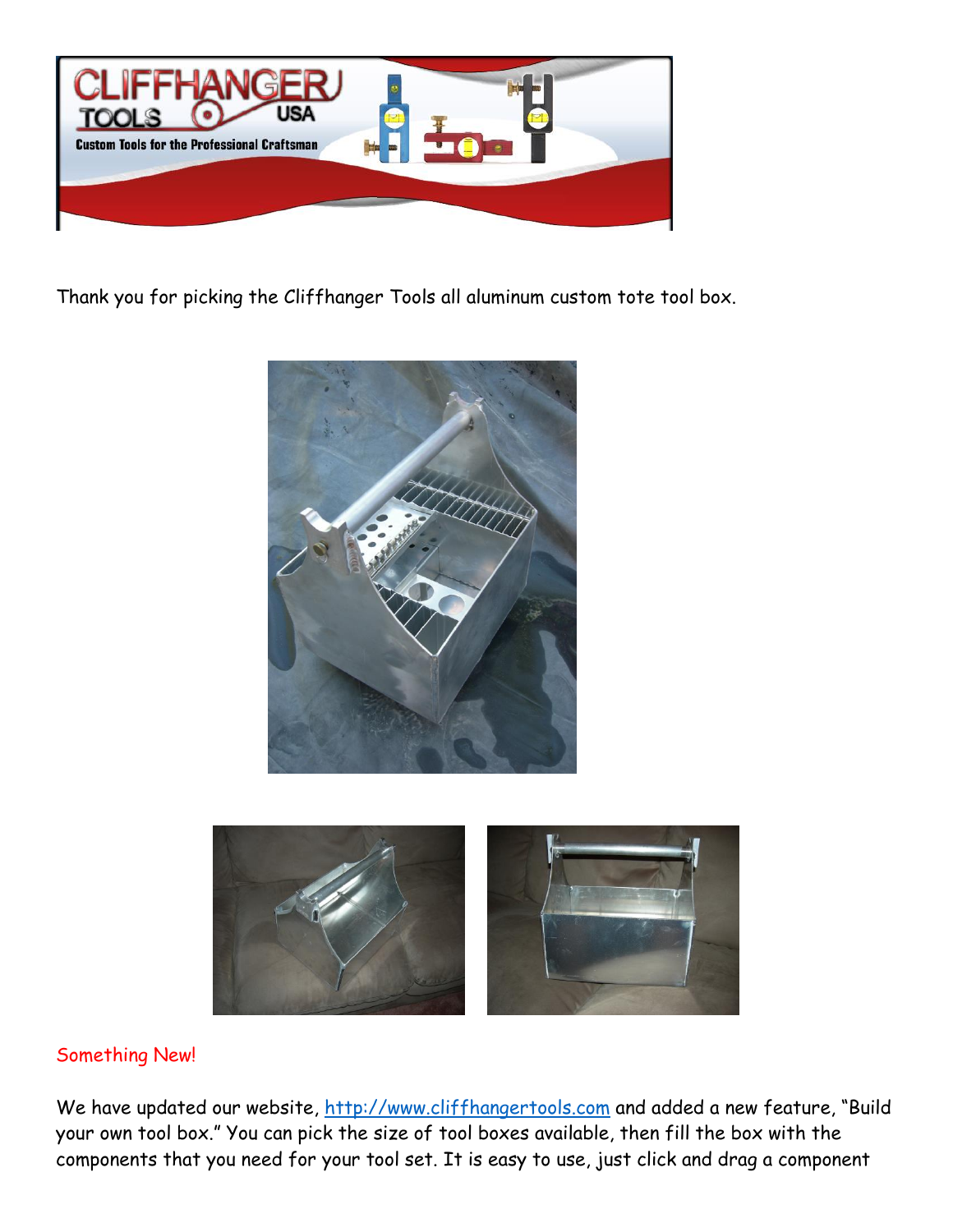inside the box and place it where you want it. Add all the pieces you want, then select "Preview" and you can view your box layout. It provides a list of components and a price for your box.

If you are ready to buy click add to cart and follow the checkout procedure. If you have questions please send me an email with a screen clipping of your layout and your questions and I will reply as soon as possible.

| Aluminum Tote Box   Pre-Desi<br>$+$                                                                                                                                                  |                                  |                                              |                                  |                |                                            |                                                         |                 |           | $\blacksquare$ |              |
|--------------------------------------------------------------------------------------------------------------------------------------------------------------------------------------|----------------------------------|----------------------------------------------|----------------------------------|----------------|--------------------------------------------|---------------------------------------------------------|-----------------|-----------|----------------|--------------|
| www.cliffhangertools.com/cgi/buildyourown.cgi                                                                                                                                        |                                  |                                              |                                  |                |                                            | $\nabla$ $C^i$ $\rightarrow$ $Bing$                     |                 | ρ ☆ 自 ↓   |                | $\equiv$     |
| → # Q B Most Visited ● Getting Started 5 Cliffhanger Tools - Sm 2 Welcome to our onlin ● Send Money, Pay Onli W Wells Fargo Home Page M Inbox (2) - c1if4ord@g <mark>% Google</mark> |                                  |                                              |                                  |                |                                            |                                                         |                 |           |                |              |
| $1" \times 2.88"$                                                                                                                                                                    | $4" \times 1"$<br>$4"$ x 1"      | $4" \times 1"$ $4" \times 1"$ $4" \times 1"$ | $4" \times 1"$                   | $4" \times 1"$ | $1"$ x 1.88"                               | Order Info                                              |                 |           |                |              |
| $1" \times 2.88"$                                                                                                                                                                    | Shelf<br>Shelf<br>Segme<br>Segme | Shelf<br>Shelf<br>Segme<br>Segme             | Shelf<br>Shelf<br>Segme<br>Segme | Shelf<br>Segme | $1''$ x 1.88"                              | Custom Tote Box<br>Size: 12" x 10"                      | 121.06          |           |                |              |
| $1" \times 2.88"$                                                                                                                                                                    | $3/4$ <sup>-</sup>               | 3/4<br>$3/4$ <sup>*</sup>                    | (1/2)<br>(1/2)                   | nt             | $1"$ x 1.88"                               | (4) 1" x 1.88"<br>Rectangle                             | \$13.04         |           |                |              |
| $1" \times 2.88"$                                                                                                                                                                    |                                  | 5" x 3/4" Socket Rail w/ Clips               |                                  |                | $1" \times 1.88"$                          | $(5)$ 3/4" x 1.88"<br>Rectangle                         | \$14.95         |           |                |              |
| $3/4$ " x 2.88"                                                                                                                                                                      |                                  |                                              |                                  |                | $3/4$ " x 1.88"                            | (5) 1/2" x 1.88"<br>Rectangle                           | \$13.55         |           |                |              |
| $3/4" \times 2.88"$                                                                                                                                                                  |                                  |                                              |                                  |                | $3/4" \times 1.88"$                        | (4) 1" x 2.88"<br>Rectangle Large                       | \$16.28         |           |                |              |
| $3/4" \times 2.88"$                                                                                                                                                                  |                                  |                                              |                                  |                | $3/4" \times 1.88"$                        | $(5)$ 3/4" x 2.88"                                      | \$19.00         |           |                |              |
| $3/4$ " x 2.88"                                                                                                                                                                      |                                  |                                              |                                  |                | $3/4" \times 1.88"$                        | Rectangle Large<br>$(5) 1/2" \times 2.88"$              | \$17.65         |           |                |              |
| $3/4" \times 2.88"$                                                                                                                                                                  | $3" \times 1"$ $3" \times 1"$    |                                              |                                  |                | $3/4" \times 1.88"$                        | Rectangle Large<br>$(1) 1"$ Circle                      | \$0.00          |           |                |              |
| $1/2$ " x 2.88"                                                                                                                                                                      | Shelf<br>Shelf<br>Segm           |                                              |                                  |                | $1/2"$ x $1.88"$                           | (3) 3/4" Circle                                         | \$0.00          |           |                |              |
| $1/2$ " x 2.88"                                                                                                                                                                      | 11/4<br>nt                       |                                              |                                  |                | $1/2" \times 1.88"$                        | (2) 1/2" Circle                                         | \$0.00          |           |                |              |
| $1/2$ " x 2.88"<br>$1/2" \times 2.88"$                                                                                                                                               |                                  |                                              |                                  |                | $1/2" \times 1.88"$<br>$1/2" \times 1.88"$ | (2) 3" x 1" Shelf                                       | \$3.24          |           |                |              |
| $1/2" \times 2.88"$                                                                                                                                                                  |                                  |                                              |                                  |                | $1/2" \times 1.88"$                        | Segment<br>(7) 4" x 1" Shelf                            | \$13.09         |           |                |              |
|                                                                                                                                                                                      |                                  |                                              |                                  |                |                                            | Segment<br>(1) 5" x 3/4" Socket<br>Rail w/ Clips        | \$7.50          |           |                |              |
| $+$<br>Aluminum Tote Box   Pre-Desi                                                                                                                                                  |                                  |                                              |                                  |                |                                            |                                                         |                 |           | $ a$           | $\mathsf{x}$ |
| www.cliffhangertools.com/cgi/buildyourown.cgi                                                                                                                                        |                                  |                                              |                                  |                |                                            | $\nabla$ $C^2$ $\triangleright$ $\triangleright$ $Bing$ |                 | ρ ☆ 自 → ☆ |                |              |
| → 第 Q A Most Visited → Getting Started S Cliffhanger Tools - Sm 2 Welcome to our onlin P Send Money, Pay Onli W Wells Fargo Home Page M Inbox (2) - c1if4ord@g & Google              |                                  |                                              |                                  |                |                                            |                                                         |                 |           |                |              |
| $1/2$ X 2.88<br>$1/2" \times 2.88"$                                                                                                                                                  |                                  |                                              |                                  |                | $1/2 - X$ 1.88<br>$1/2" \times 1.88"$      | (2) 3" x 1" Shelf                                       | \$3.24          |           |                |              |
| $1/2$ " x 2.88"                                                                                                                                                                      |                                  |                                              |                                  |                | $1/2"$ x 1.88"                             | Segment                                                 |                 |           |                |              |
|                                                                                                                                                                                      |                                  |                                              |                                  |                |                                            | (7) 4" x 1" Shelf<br>Segment                            | \$13.09         |           |                |              |
|                                                                                                                                                                                      |                                  |                                              |                                  |                |                                            | (1) 5" x 3/4" Socket<br>Rail w/ Clips                   | \$7.50          |           |                |              |
|                                                                                                                                                                                      |                                  |                                              |                                  |                |                                            | (1) 1 1/4" Circle                                       | \$0.00          |           |                |              |
|                                                                                                                                                                                      |                                  |                                              |                                  |                |                                            |                                                         | Total: \$239.36 |           |                |              |
|                                                                                                                                                                                      |                                  |                                              |                                  |                |                                            | Add To Cart                                             |                 |           |                |              |
|                                                                                                                                                                                      |                                  |                                              |                                  |                |                                            | Picture below depicts a sample Tote Box.                |                 |           |                |              |
|                                                                                                                                                                                      |                                  |                                              |                                  |                |                                            |                                                         |                 |           |                |              |

Your design may look something like the pictures above. Try it out! See how many of the tools you need every day will fit into your new tool box.

I hope you will enjoy your new tool box just as much as I have enjoyed and used my tote for most of my 40 year construction career. I have been in search of the ultimate tool carrier and I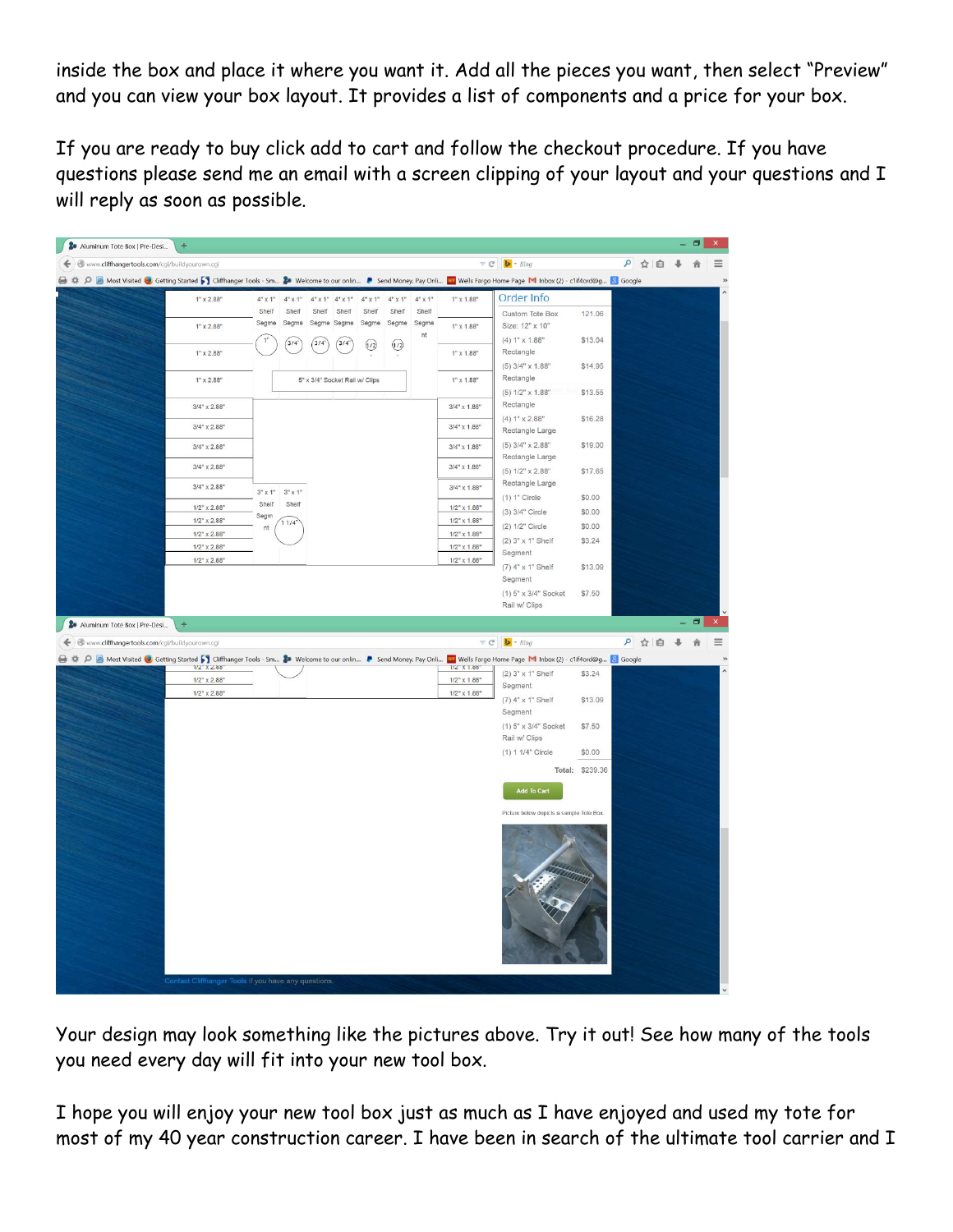believe that this tool carrying system will serve you well for many years to come. The box is made in the USA of 100% aluminum. The joints are welded, and the handle is fastened to the box with a specially machined Cliffhanger attachment block to ensure the tote tool tray will survive years of rough service. The notch in the top of the attachment block is a hand vise to hold conduit and pipe. We will attempt to build any interior tool module that you can come up with. Just let us know what you want and we will do our best. Now that you have decided on the Cliffhanger Tools all aluminum custom tote tool box, let me help you get your tools into your new box

There are 4 main modules that you will choose from:

# 1 is the tool shelf. It comes in a 3" and a 4" size and can be cut to any length that fits your needs. You can install the shelves on either sides, or both ends, or all the way around the box. It will be necessary to drill holes in these shelves to fit you set of tools. Different size holes are drilled in the shelf to accommodate different shaft sizes of screwdrivers, ratchets, etc. We also have socket rails that can be mounted on the shelf to carry your most commonly used sockets and adaptors.





# 2 is the large tool drawer. This module will accommodate pliers, hammers, meters, and any other tools you might need to carry in this 2  $\frac{3}{4}$ " wide drawer. This module can be ordered in a 12" (CHLD12), 10" (CHLD10), or 6" (CHLD6) or custom size depending on your needs and your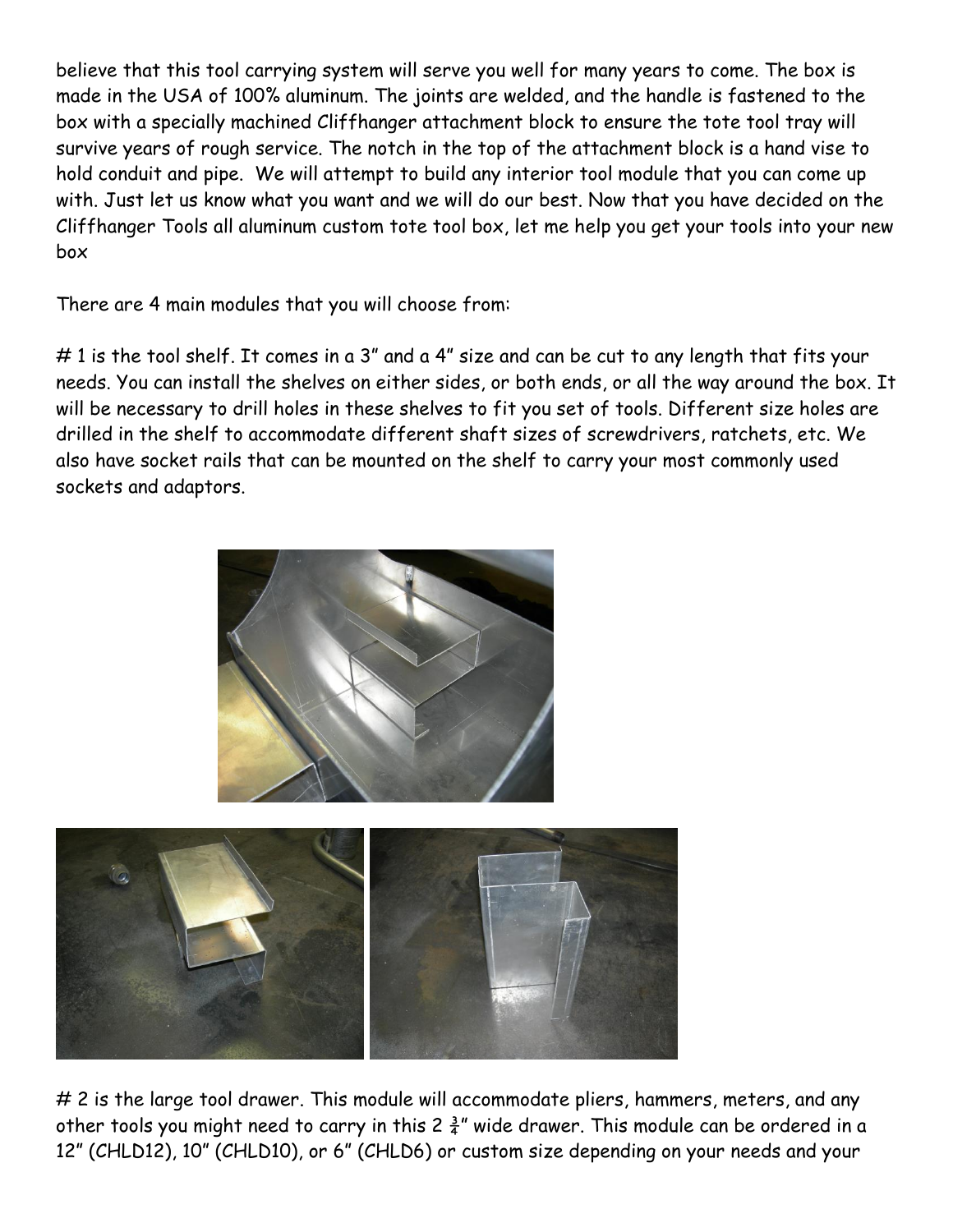tool layout. Determine how many spaces you need to fill the drawer, the dividers can be ordered in  $\frac{1}{2}$ " (CHLDD1),  $\frac{3}{4}$ " (CHLDD2), or 1" (CHLDD3).



#3 is the medium tool drawer. This module is just right for wrenches and other smaller tools. This drawer is 2" wide. This module can be ordered in a 12" (CHMD12), 10" (CHMD10), or 6" (CHMD6) or custom size depending on your needs and your tool layout. Determine how many spaces you need to fill the drawer, the dividers can be ordered in  $\frac{1}{2}$ " (CHMDD1),  $\frac{3}{4}$ " (CHMDD2), or 1" (CHMDD3).



#4 is the small tool drawer. This module is great for extensions, ratchets, nut drivers, pencils, and other small tools you need to carry. This module can be ordered in a 12" (CHSD12), 10" (CHSD10), or 6" (CHSD6) or custom size depending on your needs and your tool layout. Determine how many spaces you need to fill the drawer, the dividers can be ordered in  $\frac{1}{2}$ "  $(CHSDD1), \frac{3}{4}$ " (CHSDD2), or 1" (CHSDD3).

Once you have created a space for each of your tools it will be necessary to secure the shelves and tool drawers that you have decided to use into the tote box. There will be a variable amount of clearance in your modules to allow for installation of the parts and pieces. There are probably many different ways to lock your modules into place, but the one I recommend is to use a small amount of RTV clear silicone to secure them. Throughout your career your tool needs may change and it might be necessary to have a different tool set to meet you needs and by using only an appropriate amount of silicone you will be able to remove the tool modules and replace them with a new and different set for tomorrow's challenges.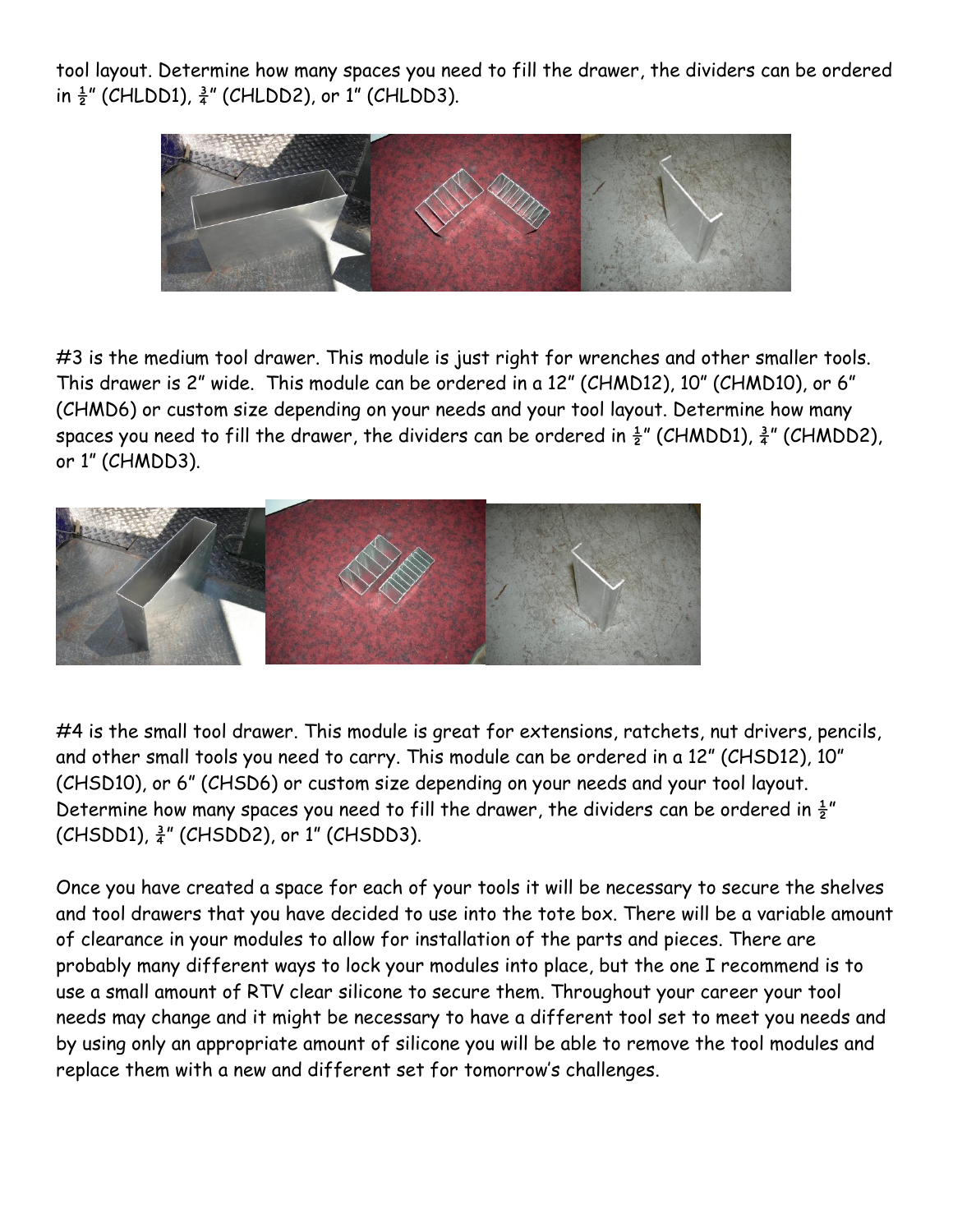

There are other possible tool organizing modules that keep your tools in place. The first tote box I made in 1982 was made of a nice piece of wood with aluminum sides. I dovetailed the joints and installed the handle in a similar fashion to the specially machined Cliffhanger attachment block used today. I glued two-two by fours laid on their sides together. I drilled the appropriate holes in the wood to hold my tools in place. This method could be used in the Cliffhanger aluminum tote box.



2x4's are removed in this picture

I have always looked for a lighter weight method to carry my tools and my next toolbox (1984) was a copy of the first made of aluminum. The shelves are welded in place and the appropriate holes drilled into the shelves to hold my tools. It was somewhat lighter, but it was big enough to carry way to many tools and eventually the weight was just too much to pack all the way across the job site. I've often wondered about using the white high density Styrofoam insulation to cut down on the weight. I thought about plastic, HTMW, and I've even wondered about the material used in the new kitchen knife sets. These other materials might be worth a try for tool organization purposes.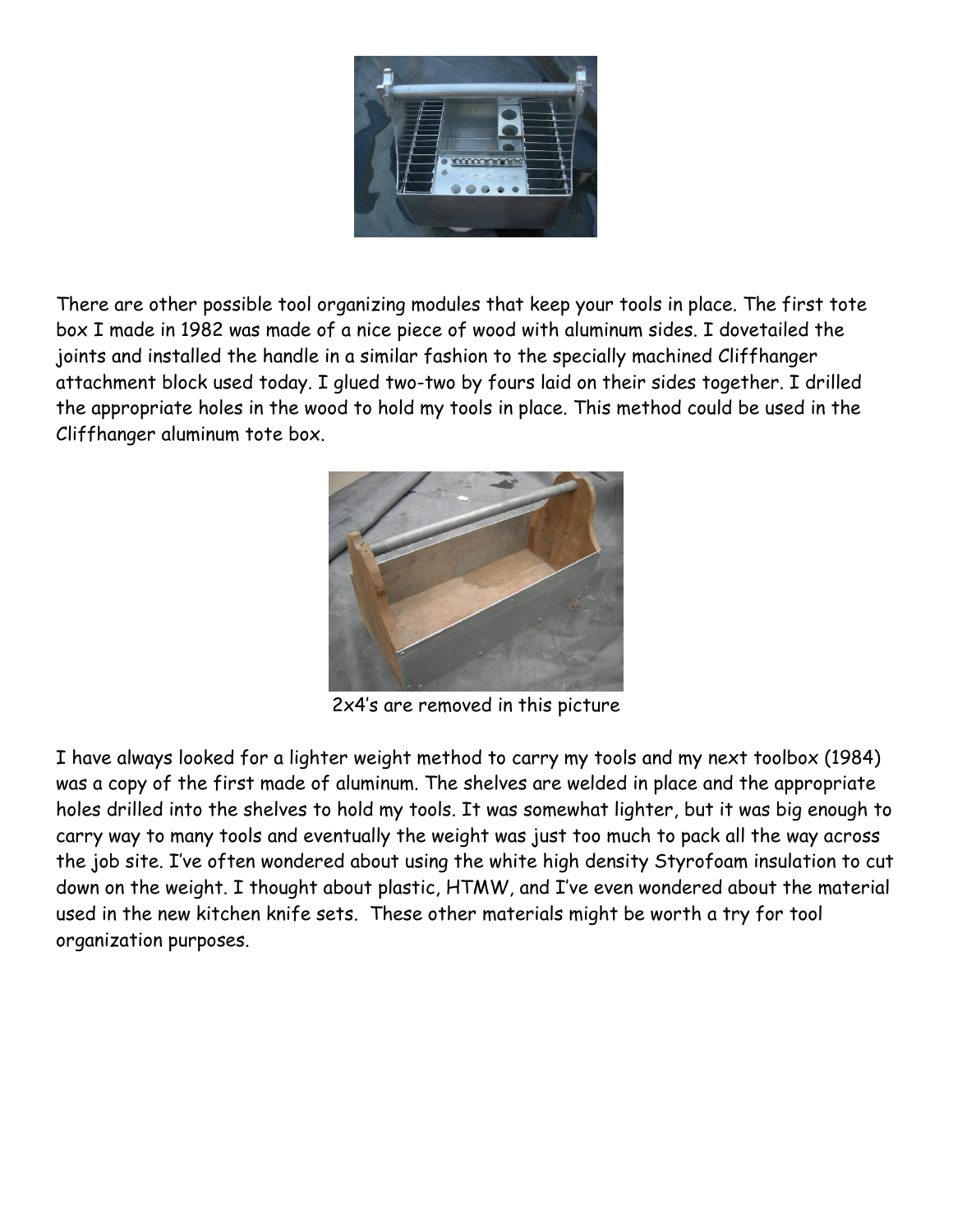

I built my next tool box in 2006, today's prototype, smaller, lighter, modular, and with the specially machined Cliffhanger attachment block. I developed the tool modules used in today's box for maximum flexibility. The issue with the holes in the shelves is it's hard to change your tool set. The newer ergonomic handles are bigger and they won't fit in the holes, or you find a new tool that you just love and it doesn't fit where the old one did. The three different sized tool drawers allow for all types of tool storage and are easily found empty when a tool is missing. The tool shelf usually needs fewer holes drilled in it and leaves space for socket rails or other flat storage. When the time comes that the arrangement just doesn't work anymore, the modules are easily replaced to meet your new desires.



Ultimately, the hope is the Cliffhanger all aluminum custom tote tool box will last you the rest of your career. There are numerous cheaper totes boxes available, I hope there are none finer or of a better value than the Cliffhanger Tools products.